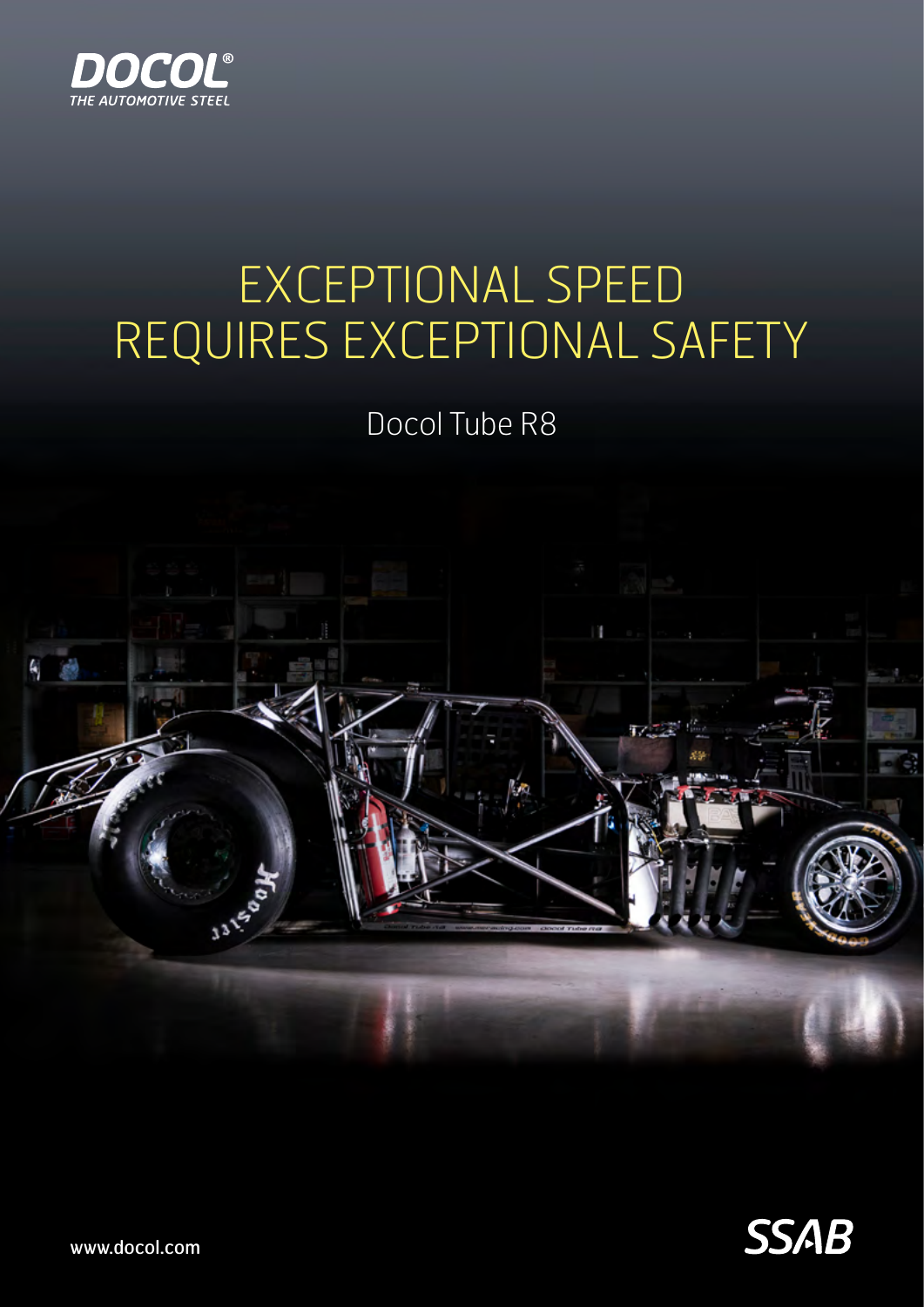As pioneers in advanced high strength steel, we have a proven track record of helping our customers develop the cars of tomorrow through innovative steel solutions.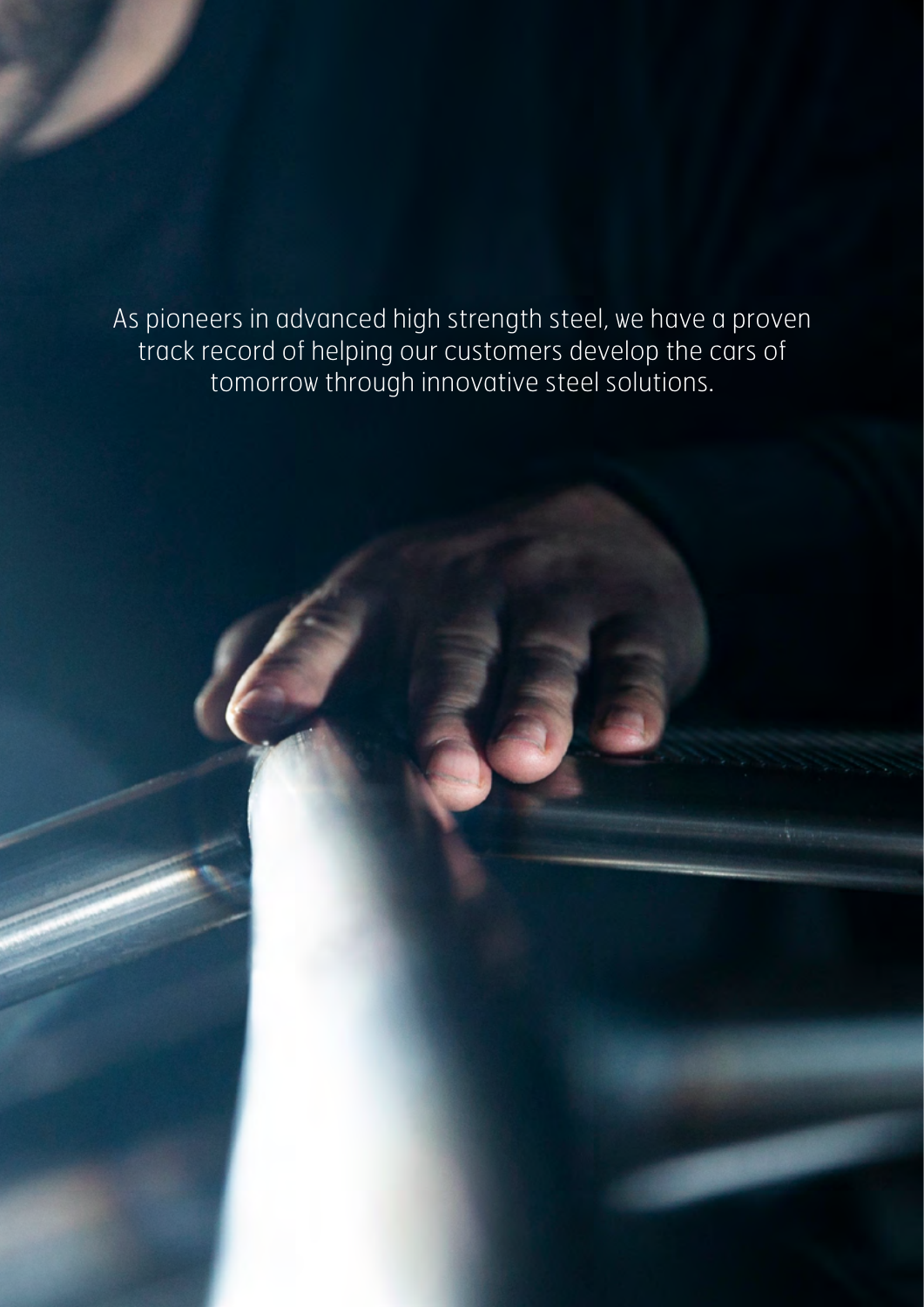# RACING HAS CHANGED FOREVER

For us, safety is the ultimate goal in the sport of motor racing  $-$  a goal that always leaves room for improvement. This is why we developed the Docol Tube R8 in advanced high strength steel that is stronger, safer and more consistent to work with. It allows you to create racing chassis and components that deliver the highest performance. And it will give you an edge on the competition, from the workshop to the racetrack. Racing into the future.

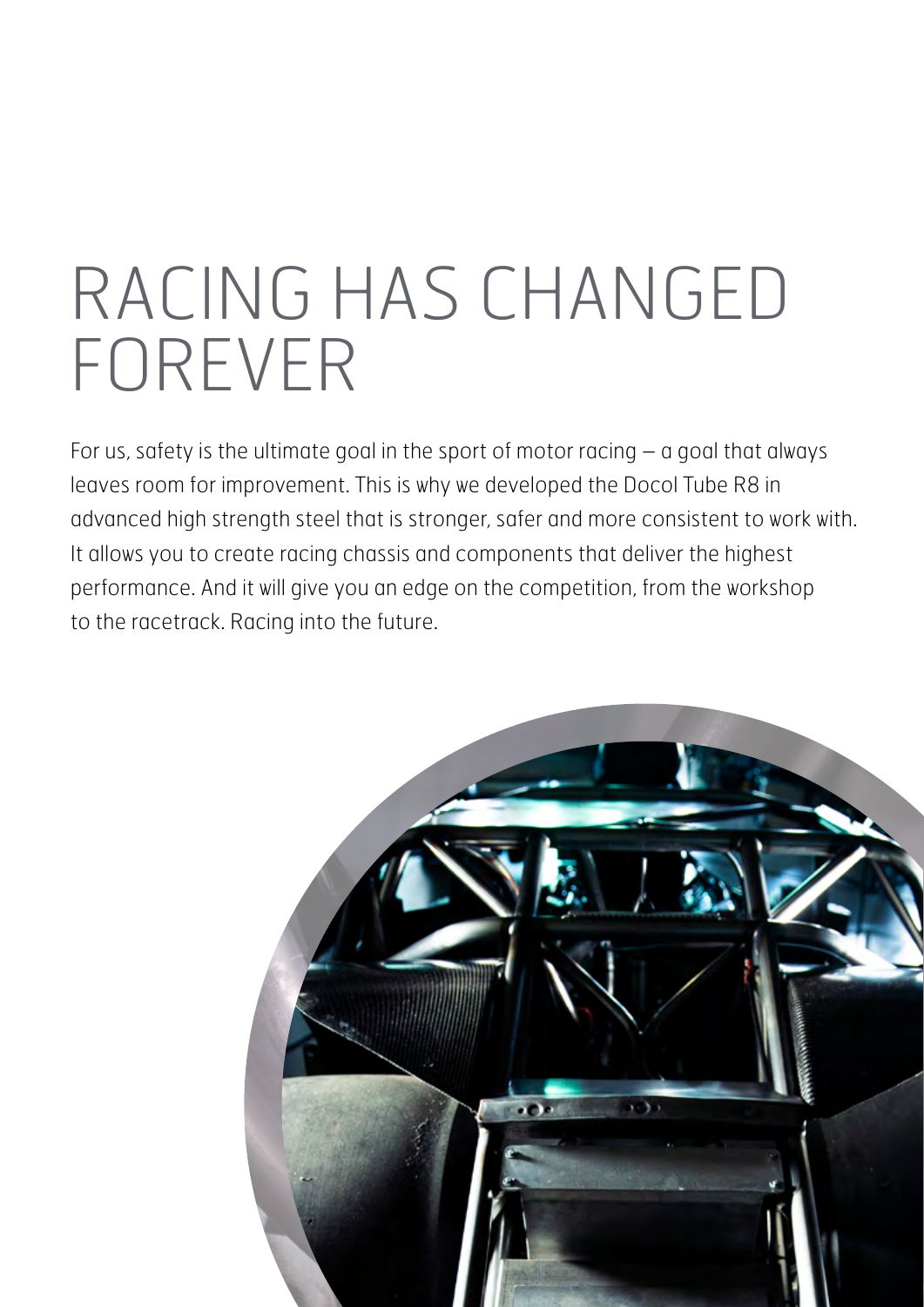# FOUR WINNING ADVANTAGES

#### TIGHT TOLERANCES, CONSISTENT PERFORMANCE

 $\frac{1}{2}$ 

Other materials often contain variations that behave differently, even if they have the same design. The uniform properties of Docol Tube R8 makes it possible to develop structures and chassis that deliver the same high performance, over and over again.

## 2 UNCOMPROMISED SAFETY

Docol Tube R8 features excellent ductility, which leads to reduced risk of fracturing – something not only beneficial during a crash, but also in the event of driver rescue. Tests have shown that cutting through a crashed chassis is easier with Docol Tube R8 as its structure has a greater fatigue cycle and is less likely to stress fracture in the heat affected zone.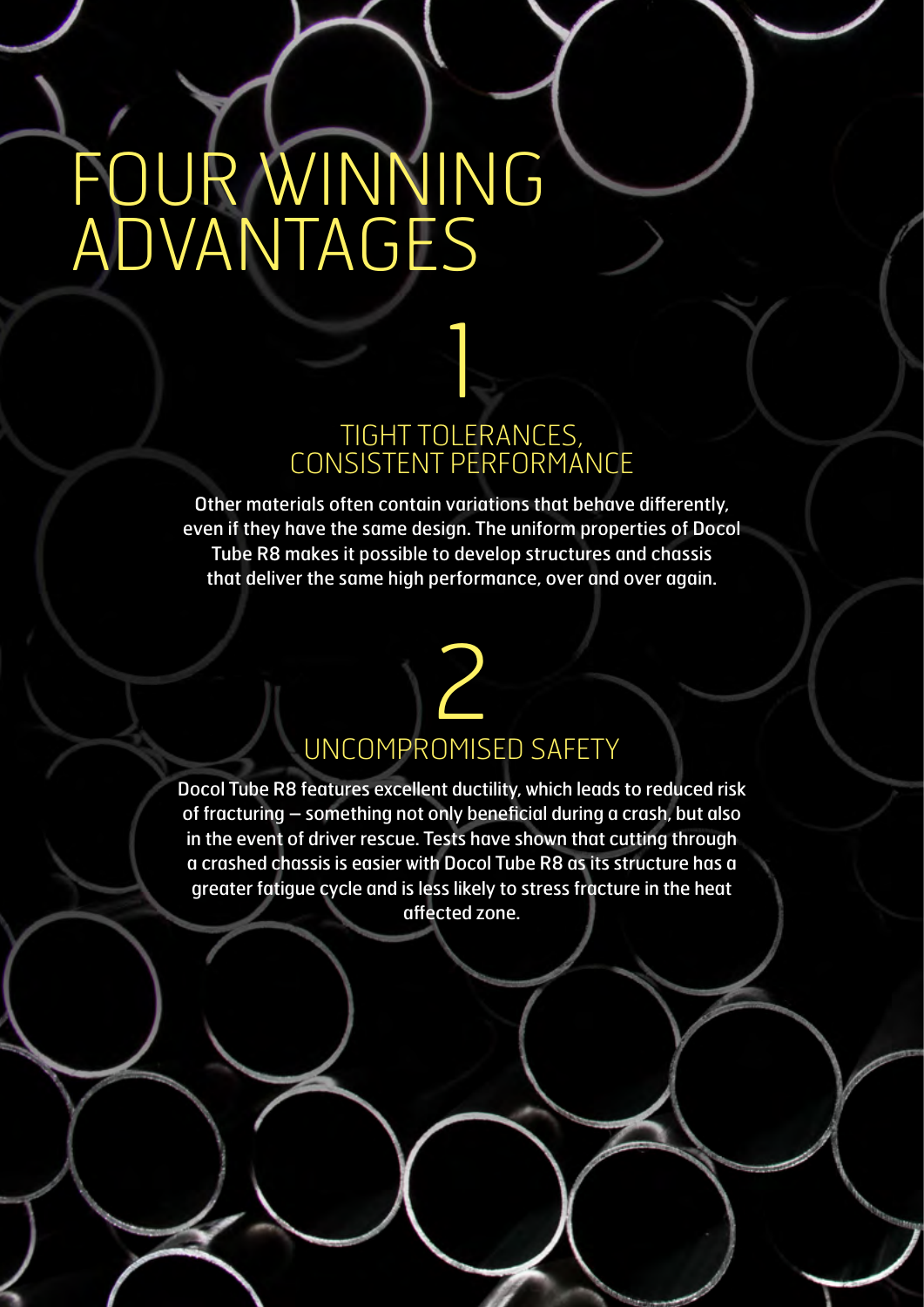## 3 EASY TO WELD

Some of the advantages that Docol Tube R8 can offer racing engineers and mechanics is its weldability and resistance to fatigue. Due to low alloy counts and a clean oxidefree surface, Docol Tube R8 is easily welded to other types of steel. Pre-heating is not necessary and the characteristics of the weld zone are close to the parent material.

## 4 REVIEWED AND ACCEPTED

The Docol Tube R8 has been extensively tested and reviewed and is SFI approved. The Docol Tube R8 is formally approved by NHRA, SCCA, BMW Car Club, Powri, Can Am Sprint Series, Pikes Peak Hill CLIMB, USAC, World of Outlaws, Lucas Oil Late Models, IHRA, World Rally Car, Porsche Club of America, Trans Am, IMSA, and many more who follow larger governing bodies' rules and guidelines.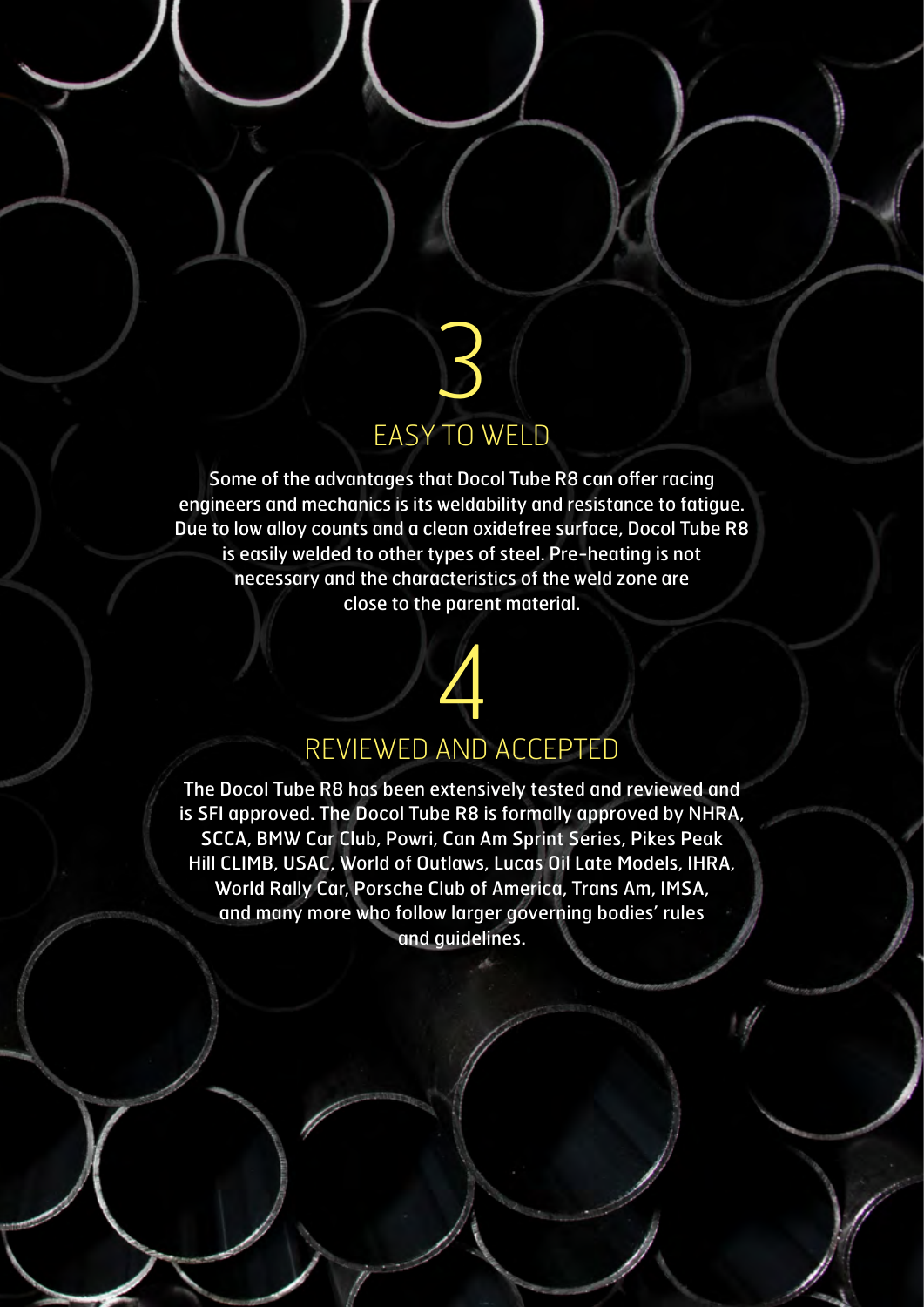# DOCOL TUBE R8 HARD FACTS

### HOW TO WELD

Docol Tube R8 features excellent weldability and has a low risk of welding defects due to the low CE-value, the low amount of impurities and a clean oxide-free surface.

To reduce the width of the HAZ as much as possible, we recommend that you keep the heat input as low as possible.

For both TIG/GTAW and MAG/GMAW (MIG) the following filler material is recommended: AWS A5.28 ER80X.-X and AWS A5.28 ER110X.-X. Welding parameters might need to be adjusted.

#### BENDING CIRCULAR TUBES

Bending of Docol Tube R8 can be done with commonly used bending tools. Depending on the diameter and thickness of the tube, a mandrel and ball may be needed to avoid buckling or wrinkling.

The minimum bending radius for a 90° bend is 2.5 x ø. The maximum allowable diameter reduction in the bend is 5%.

### ROLL-FORMED AND WELDED

Docol Tube R8 is roll-formed and welded. Due to the low alloy content, the characteristics of the weld seams are very close to the parent material. On most dimensions the inner weld beads are removed, leaving the tubes in perfect circular shapes that can be handled regardless of the location of the weld seam.

The cross section of Docol Tube R8 provides consistent wall thickness and a well-centered hole.

*Cross section of Docol Tube R8*

*Cross section of a cold drawn tube with variations in wall thickness*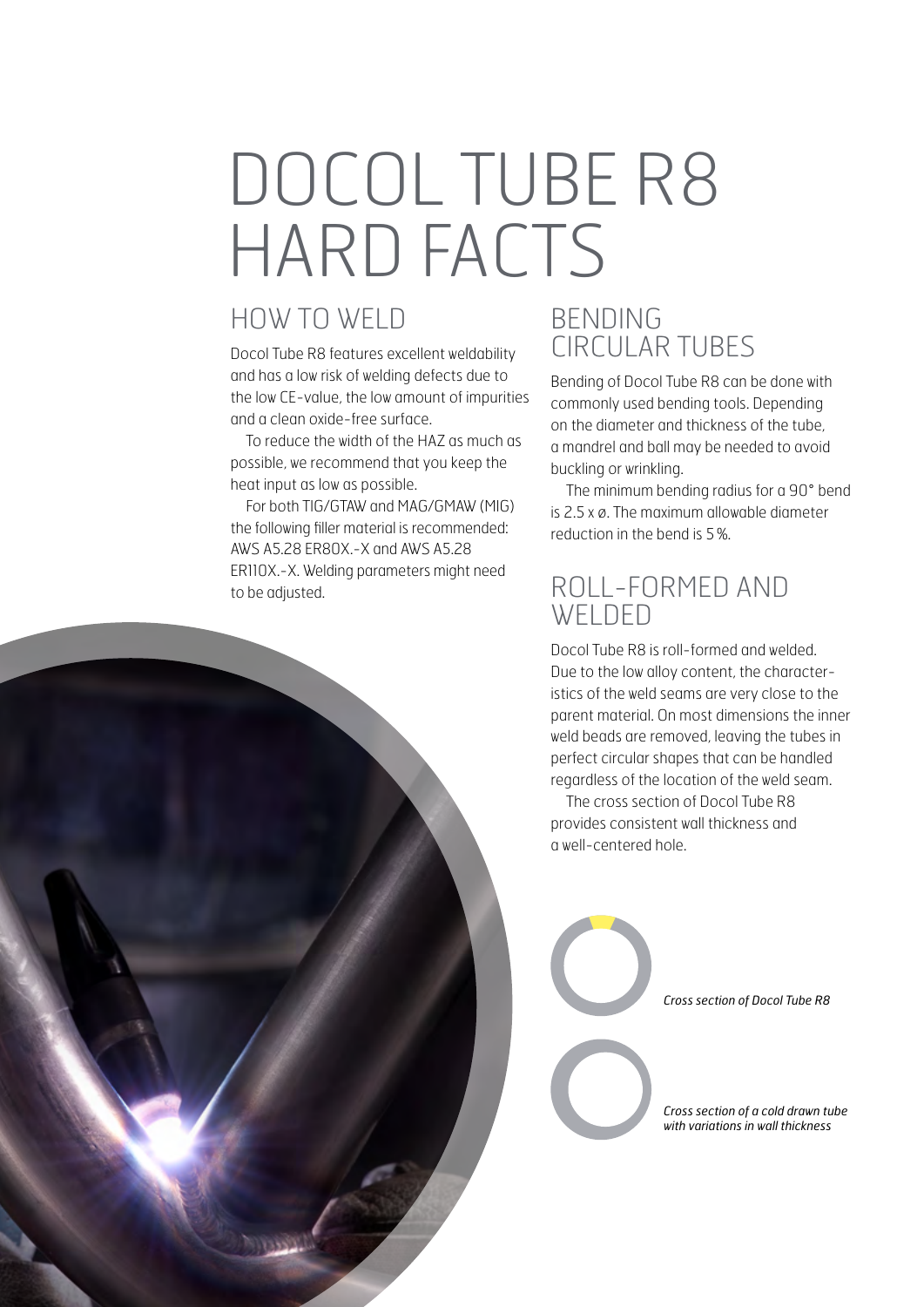#### DIMENSIONAL PROGRAM

#### **Dimensional range**

Shape: Circular External dimension: 5/8–2 inch diameter 15.9–50.8 mm diameter Wall thickness: 0.035–0.120 inch 0.89–3.05 mm

#### **Tolerances according to EN 10305-3**

| Diameter:     | As stated in table below  |
|---------------|---------------------------|
| Thickness:    | $+/-$ 0.15 mm             |
| Straightness: | 0.20 % of measured length |

| OD          |                       | <b>Tolerances</b> |           |
|-------------|-----------------------|-------------------|-----------|
| (mm)        | (inch)                | (mm)              | (inch)    |
| ~120        | 0.79                  | ± 0.12            | ± 0.0047  |
| 20 < D < 32 | $0.79 \le D \le 1.26$ | ± 0.15            | ± 0.0059  |
| 32 < D < 44 | $1.26 \le D \le 1.73$ | $+0.20$           | ± 0.0079  |
| 44 < D < 55 | $1.73 \le D \le 2.17$ | $+0.25$           | $+0.9842$ |

#### **Delivery Conditions according to EN 10305-3**

Steel grade: Chemical composition in data sheet Delivery condition: +CR2 (not intended for heat treatment) Appearance: Ink marked and oiled



### DOCOL AUTOMOTIVE STEEL

Docol steel grades are being used by OEMs and tier suppliers in millions of vehicles around the world, in a range of components and applications. We partner with our customers throughout the life cycle of their products to develop stronger and lighter steel materials – and total solutions that help drive the industry forward.

Go to **www.docol.com** and see where you can use Docol.